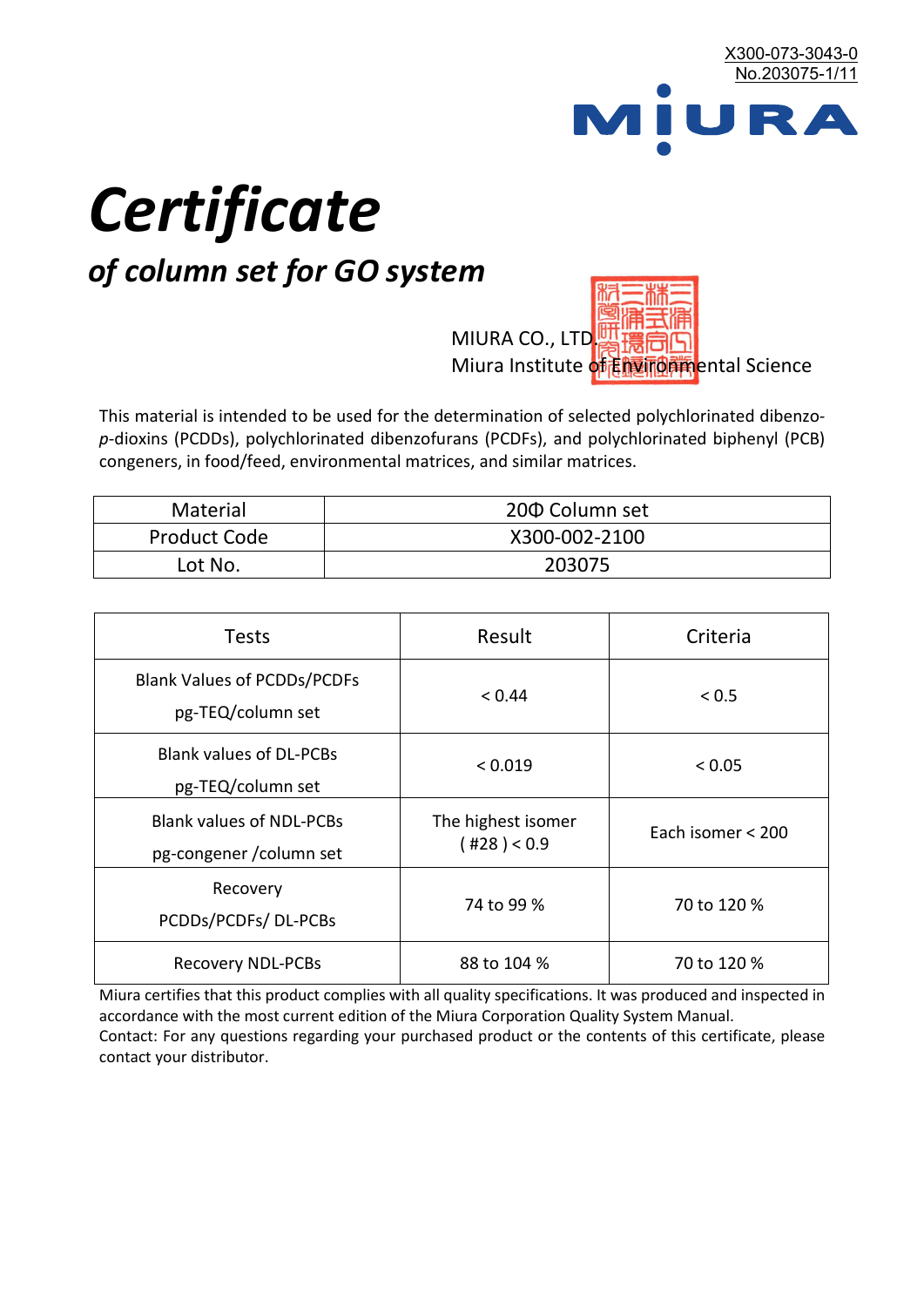### **DESCRIPTIONS**

**Lot Number:** The number mentioned on the labels on the column bag is the lot production number.

**Blank Level Values:** Blank level values, expressed as mass fractions (pg-TEQ per a column set), for selected PCB congeners, PCDD, and PCDF congeners are provided in Table 2. Blank level values are a reference value for which MIURA has the highest confidence in its accuracy, in that all known or suspected sources of bias have been investigated or taken into account (JIS K0311 or JIS K0312).

**Recovery Values (Sample):** Recovery values, expressed as percentages, are provided in Table 3 for selected mass labeled-PCB congeners, and selected mass labeled PCDD and PCDF congeners, based on selected mass labeled recovery standards added before GC-MS measurement. Recovery values meet EU regulations; however, the values meet the MIURA criteria for this certification, which are stricter than what is required by EU regulations.

#### **NOTICE AND WARNING TO USERS**

THE GO SYSTEM COLUMN SET IS INTENDED FOR DIOXIN ANALYTICAL USE ONLY, INCLUDING HAZARDOUS MATERIALS. BEFORE USE, READ THE SDS CAREFULLY; HANDLE PRODUCT AS A HAZARDOUS MATERIAL CAPABLE OF SKIN CORROSION AND/OR EYE DAMAGE.

#### **INSTRUCTIONS FOR STABILITY, STORAGE, AND USE**

**Stability and Storage:** The column set should be stored at room temperatures below 25 °C until use. It should not be frozen or exposed to sunlight or ultraviolet radiation. After removing from the bags, the contents should be used immediately, especially, because the concentration column (lower) "Alumina" can be deactivated under high-humidity. Storing of the removed column set is not recommended.

**Use:** If storing in a cold room or refrigerator, bring them to room temperature (let stand for approximately 30 min), remove water condensed on the surface of the bags. Carefully remove the bags to avoid damage of the column. Use the same lot number with one column set. For more information of column set refer to the operation manual.

#### **ANALYTICAL METHODS USED AT MIURA**

For preparation of blank test, several column sets chosen at random per lot production were allowed to reach ambient temperature; two types of the purification columns (upper: silver nitrate silica gel, and lower: sulfuric acid silica gel) were assembled, and 10 mL of n-hexane was added to wet the top of the column with the designated column cap and disposable syringe. Then, a known amount of internal standard solution (containing selected labeled PCB, PCDDs, and PCDFs congeners; as shown in Table 1) dissolved in 6 mL of n-hexane was added to the top of the column with disposable syringe, and the syringe was washed with 2 x 2 mL of n-hexane; the n-hexane was injected into the column again. Then, the purification columns assembled with the concentration columns (upper) and (lower) were set to the each system unit immediately. After two fractions (dioxin and PCB fractions) were obtained from each system unit, a known amount of the recovery standard solution was added to each concentration vessel. Finally, both fractions were concentrated using an evaporation system under nitrogen to 0.01 mL.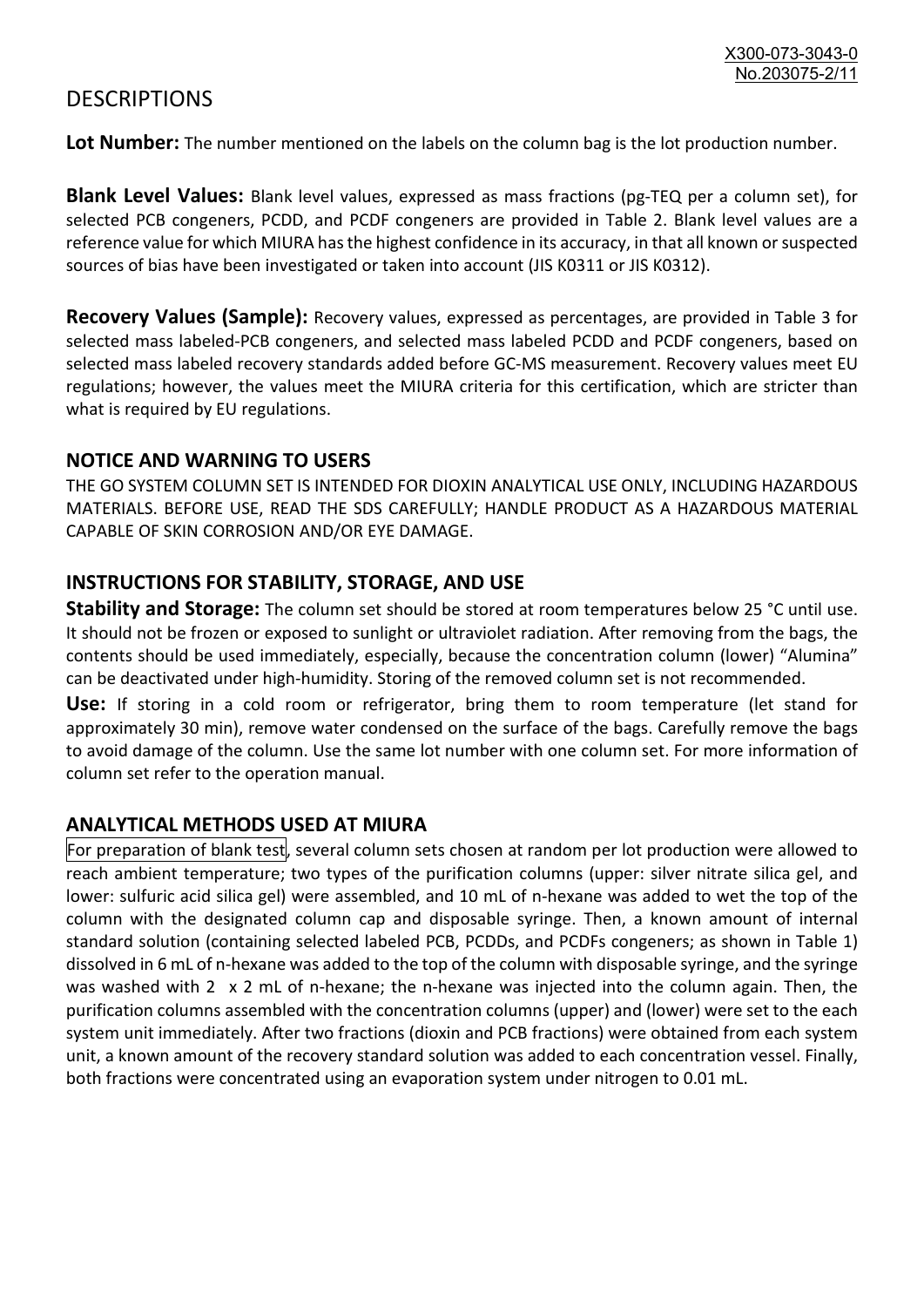X300-073-3043-0 No.203075-3/

| Compounds                          | Standard                      | Maker Code     | Maker                           | <b>Diluted</b><br>Concentration |
|------------------------------------|-------------------------------|----------------|---------------------------------|---------------------------------|
| PCDDs and PCDFs,<br><b>DL-PCBs</b> | Internal Standard             | DF-SS-A        |                                 | $10$ ng/mL<br>in decane         |
|                                    | <b>Internal Standard</b>      | DFP-LCS-B      | Wellington<br>Laboratories Inc. |                                 |
|                                    | Recovery (Surrogate) Standard | DF-IS-J        |                                 |                                 |
| <b>NDL-PCBs</b>                    | Internal Standard             | <b>MBP-28</b>  |                                 |                                 |
|                                    |                               | <b>MBP-52</b>  |                                 |                                 |
|                                    |                               | MBP-101        |                                 |                                 |
|                                    |                               | <b>MBP-138</b> |                                 |                                 |
|                                    |                               | MBP-153        |                                 |                                 |
|                                    | Recovery (Surrogate) Standard | <b>MBP-19</b>  |                                 |                                 |
|                                    |                               | <b>MBP-70</b>  |                                 |                                 |
|                                    |                               | <b>MBP-111</b> |                                 |                                 |
|                                    |                               | MBP-162        |                                 |                                 |
|                                    |                               | <b>MBP-178</b> |                                 |                                 |

Table 1. Standard solutions used for recovery tests.

The concentrated dioxin fraction was analyzed using gas chromatography / high resolution mass spectrometry (GC/HRMS) operated in electron impact (EI) mode. A 0.25 mm ID × 60 m fused silica capillary (BPX-DXN, TRAJAN) was used. The concentrated PCB fraction was analyzed using GC/HRMS operated in EI mode. A 0.25 mm ID × 60 m fused silica capillary (HT8-PCB, TRAJAN) was used. All injections were 2 μL using a splitless inlet. The results, blank level values, are provided in Table 2. The chromatograms of each compounds are shown at page 6 and after. Furthermore, the dioxin and PCB fractions were analyzed using gas chromatography / low resolution mass spectrometry operated in total ion scan (m/z 50 to 500) mode, to confirm if interferences may affect determination of target compounds by GC/HRMS are included in the fractions, the chromatograms are not shown here.

For the recovery test (sample), The sunflower seed oil from Helianthus annuus (S5007-1L, Sigma Aldrich) was dissolved in 2 mL of n-hexane. A known amount of the internal standard solution was added to the flask, mixed, and allowed to equilibrate. First, several column sets chosen at random per lot production were allowed to reach ambient temperature; the purification columns (upper) and (lower) were assembled. 10 mL of n-hexane was added to wet the top of the column with the designated column cap and disposable syringe. Then, the sample with the internal standard was injected into the top of the column with the disposable syringe, and the syringe was washed with 2 x 2 mL of n-hexane; the n-hexane was injected into the column again. The purification column was assembled with the concentration column (upper) and (lower), and set to the each system unit immediately. After obtaining two fractions from the system unit, the dioxin and PCB fractions were concentrated using an evaporation system under nitrogen to approximately 0.01 mL. After the addition of a known amount of recovery standard solution, the both fractions were concentrated to 0.02 mL; then dioxin and PCB in each fractions were analyzed using GC/HRMS as mentioned above test. The inspection results is displayed in Table 3.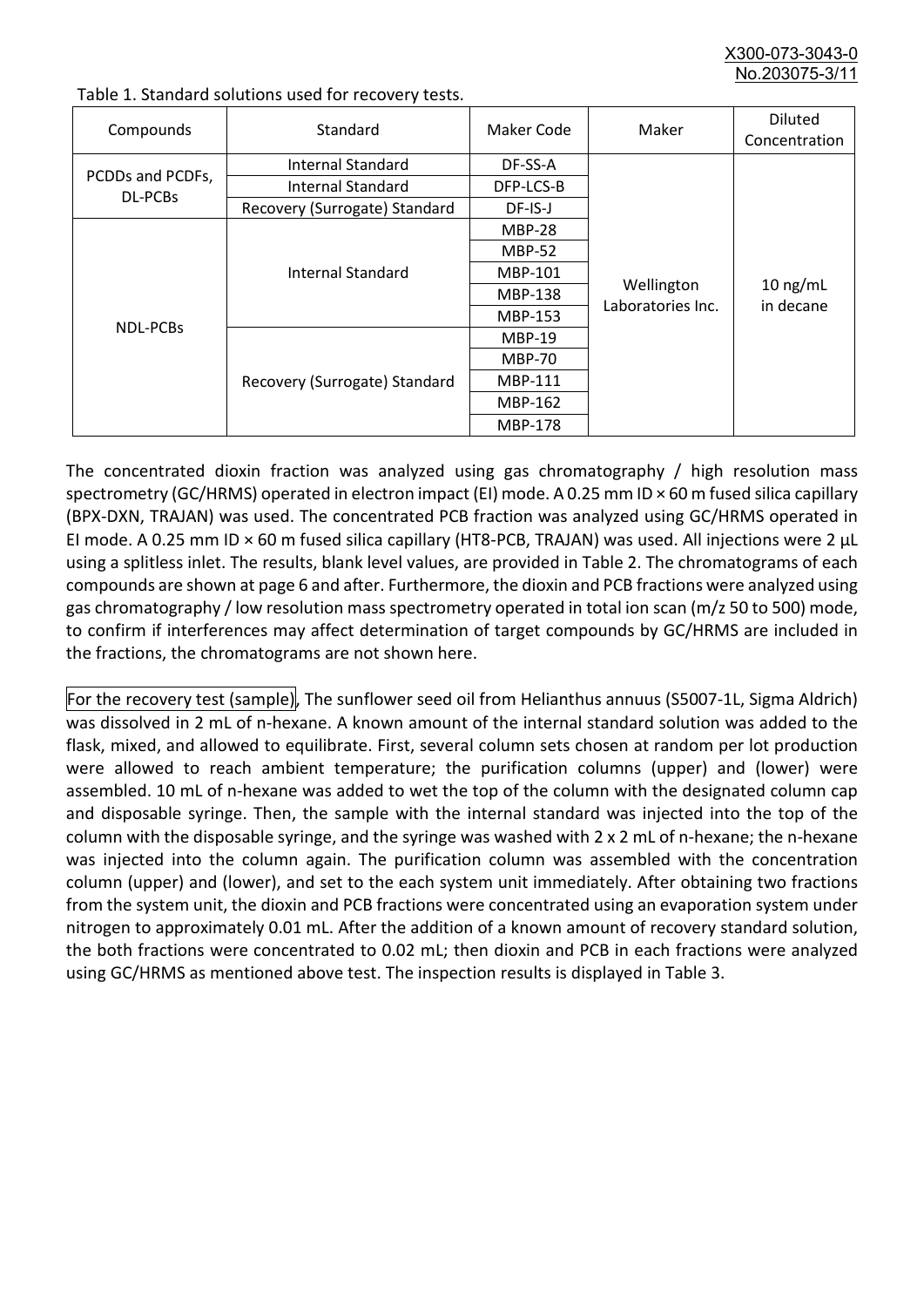X300-073-3043-0 No.203075-4/11

|  | Table 2 Blank levels of dioxins (PCDDs/PCDFs and DL-PCBs) and NDL-PCBs per column set. |  |
|--|----------------------------------------------------------------------------------------|--|
|--|----------------------------------------------------------------------------------------|--|

| abic 2 Diarik icveis of dioxins (I CDD3/TCDTs and DET CD3/ and NDET CD3 pcr column sett.<br>Congener | Concentration | <b>LOQ</b> | <b>LOD</b> | $S/N=3$   | TEQ*      |
|------------------------------------------------------------------------------------------------------|---------------|------------|------------|-----------|-----------|
|                                                                                                      | pg/column     | pg/column  | pg/column  | pg/column | pg/column |
| 2,3,7,8-TeCDD                                                                                        | <b>ND</b>     | 0.29       | 0.09       | 0.06      | 0.09      |
| 1,2,3,7,8-PeCDD                                                                                      | <b>ND</b>     | 0.30       | 0.09       | 0.03      | 0.09      |
| 1,2,3,4,7,8-HxCDD                                                                                    | <b>ND</b>     | 0.8        | 0.2        | 0.2       | 0.02      |
| 1,2,3,6,7,8-HxCDD                                                                                    | <b>ND</b>     | 0.7        | 0.2        | 0.2       | 0.02      |
| 1,2,3,7,8,9-HxCDD                                                                                    | <b>ND</b>     | 0.8        | 0.2        | 0.2       | 0.02      |
| 1,2,3,4,6,7,8-HpCDD                                                                                  | <b>ND</b>     | 1.3        | 0.4        | 0.1       | 0.004     |
| <b>OCDD</b>                                                                                          | <b>ND</b>     | 1.9        | 0.6        | 0.09      | 0.00018   |
| 2,3,7,8-TeCDF                                                                                        | <b>ND</b>     | 0.9        | 0.3        | 0.08      | 0.03      |
| 1,2,3,7,8-PeCDF                                                                                      | <b>ND</b>     | 0.8        | 0.2        | 0.09      | 0.006     |
| 2,3,4,7,8-PeCDF                                                                                      | <b>ND</b>     | 0.5        | 0.2        | 0.09      | 0.06      |
| 1,2,3,4,7,8-HxCDF                                                                                    | <b>ND</b>     | 0.6        | 0.2        | 0.09      | 0.02      |
| 1,2,3,6,7,8-HxCDF                                                                                    | <b>ND</b>     | 0.9        | 0.3        | 0.09      | 0.03      |
| 1,2,3,7,8,9-HxCDF                                                                                    | <b>ND</b>     | 0.6        | 0.2        | 0.1       | 0.02      |
| 2,3,4,6,7,8-HxCDF                                                                                    | <b>ND</b>     | 0.6        | 0.2        | 0.09      | 0.02      |
| 1,2,3,4,6,7,8-HpCDF                                                                                  | <b>ND</b>     | 1.0        | 0.3        | 0.06      | 0.003     |
| 1,2,3,4,7,8,9-HpCDF                                                                                  | <b>ND</b>     | 1.1        | 0.3        | 0.07      | 0.003     |
| <b>OCDF</b>                                                                                          | <b>ND</b>     | 2.0        | 0.6        | 0.1       | 0.00018   |
| #81 (3,4,4',5-TeCB)                                                                                  | <b>ND</b>     | 0.7        | 0.2        | 0.02      | 0.00006   |
| #77 (3,3',4,4'-TeCB)                                                                                 | <b>ND</b>     | 1.5        | 0.5        | 0.02      | 0.00005   |
| #126 (3,3',4,4',5-PeCB)                                                                              | <b>ND</b>     | 0.4        | 0.1        | 0.08      | 0.01      |
| #169 (3,3',4,4',5,5'-HxCB)                                                                           | <b>ND</b>     | 0.9        | 0.3        | 0.04      | 0.009     |
| #123 (2',3,4,4',5-PeCB)                                                                              | <b>ND</b>     | 0.4        | 0.1        | 0.02      | 0.000003  |
| #118 (2,3',4,4',5-PeCB)                                                                              | <b>ND</b>     | 0.7        | 0.2        | 0.02      | 0.000006  |
| #105 (2,3,3',4,4'-PeCB)                                                                              | <b>ND</b>     | 0.4        | 0.1        | 0.02      | 0.000003  |
| #114 (2,3,4,4',5-PeCB)                                                                               | <b>ND</b>     | 0.6        | 0.2        | 0.02      | 0.000006  |
| #167 (2,3',4,4',5,5'-HxCB)                                                                           | <b>ND</b>     | 0.4        | 0.1        | 0.02      | 0.000003  |
| #156 (2,3,3',4,4',5-HxCB)                                                                            | <b>ND</b>     | 0.5        | 0.1        | 0.02      | 0.000003  |
| #157 (2,3,3',4,4',5'-HxCB)                                                                           | <b>ND</b>     | 0.6        | 0.2        | 0.02      | 0.000006  |
| #189 (2,3,3',4,4',5,5'-HpCB)                                                                         | <b>ND</b>     | 0.4        | 0.1        | 0.01      | 0.000003  |
| #28 (2,4,4'-TrCB)                                                                                    | 0.9           | 0.4        | 0.1        | 0.02      |           |
| #52 (2,2',5,5'-TeCB)                                                                                 | 0.4           | 0.3        | 0.1        | 0.02      |           |
| #101 (2,2',4,5,5'-PeCB)                                                                              | <b>ND</b>     | 0.4        | 0.1        | 0.02      |           |
| #138 (2,2',3,4,4',5'-HxCB)                                                                           | <b>ND</b>     | 0.6        | 0.2        | 0.02      |           |
| #153 (2,2',4,4',5,5'-HxCB)                                                                           | <b>ND</b>     | 1.1        | 0.3        | 0.02      |           |
| #180 (2,2',3,4,4',5,5'-HpCB)                                                                         | <b>ND</b>     | 0.6        | 0.2        | 0.02      |           |

\* TEQ: Toxicity Equivalents (are applied WHO-TEF(2006))

- 1. The figures in the parentheses in the concentration of actual measurement denote the concentration of the LOD or more and less than the LOQ.
- 2. ND in the concentration of actual measurement denotes less than the LOD.
- 3. TEQ are calculated with an actual measurement which is the concentration of the LOQ or more, and an actual measurement which is the concentration of the LOD or more and less than the LOQ, respectively. For values less than the LOD, TEQ are calculated with the LOD.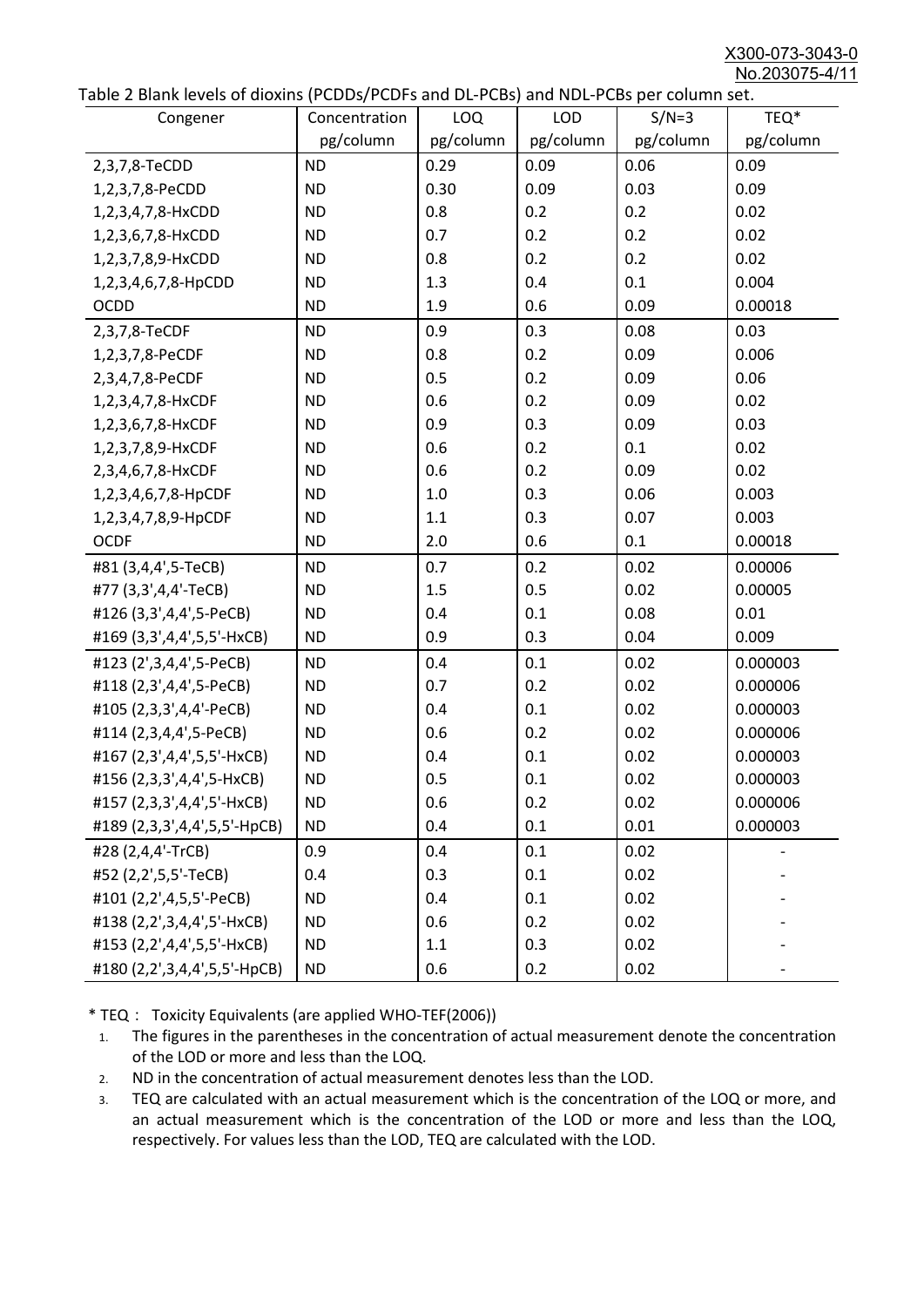| uwic J.<br><b>INCLUSION INTO THE INTERNATIONAL STATISTICS</b><br>Congener | Sample      |
|---------------------------------------------------------------------------|-------------|
|                                                                           |             |
| 2,3,7,8-TeCDD                                                             | 74 %<br>86% |
| 1,2,3,7,8-PeCDD                                                           |             |
| 1,2,3,4,7,8-HxCDD                                                         | 92%         |
| 1,2,3,6,7,8-HxCDD                                                         | 84 %        |
| 1,2,3,7,8,9-HxCDD                                                         | 80%         |
| 1,2,3,4,6,7,8-HpCDD                                                       | 83%         |
| OCDD                                                                      | 77%         |
| 2,3,7,8-TeCDF                                                             | 83%         |
| 1,2,3,7,8-PeCDF                                                           | 90%         |
| 2,3,4,7,8-PeCDF                                                           | 94 %        |
| 1,2,3,4,7,8-HxCDF                                                         | 80%         |
| 1,2,3,6,7,8-HxCDF                                                         | 84 %        |
| 1,2,3,7,8,9-HxCDF                                                         | 91%         |
| 2,3,4,6,7,8-HxCDF                                                         | 86%         |
| 1,2,3,4,6,7,8-HpCDF                                                       | 82%         |
| 1,2,3,4,7,8,9-HpCDF                                                       | 84 %        |
| <b>OCDF</b>                                                               | 82%         |
| #81 (3,4,4',5-TeCB)                                                       | 75 %        |
| #77 (3,3',4,4'-TeCB)                                                      | 74 %        |
| #126 (3,3',4,4',5-PeCB)                                                   | 87%         |
| #169 (3,3',4,4',5,5'-HxCB)                                                | 89%         |
| #123 (2',3,4,4',5-PeCB)                                                   | 93%         |
| #118 (2,3',4,4',5-PeCB)                                                   | 86%         |
| #105 (2,3,3',4,4'-PeCB)                                                   | 92%         |
| #114 (2,3,4,4',5-PeCB)                                                    | 99%         |
| #167 (2,3',4,4',5,5'-HxCB)                                                | 95%         |
| #156 (2,3,3',4,4',5-HxCB)                                                 | 96%         |
| #157 (2,3,3',4,4',5'-HxCB)                                                | 99%         |
| #189 (2,3,3',4,4',5,5'-HpCB)                                              | 89%         |
| #28 (2,4,4'-TrCB)                                                         | 103%        |
| #52 (2,2',5,5'-TeCB)                                                      | 100%        |
| #101 (2,2',4,5,5'-PeCB)                                                   | 97%         |
| #138 (2,2',3,4,4',5'-HxCB)                                                | 104%        |
| #153 (2,2',4,4',5,5'-HxCB)                                                | 90%         |
| #180 (2,2',3,4,4',5,5'-HpCB)                                              | 88%         |
|                                                                           |             |

Table 3. Recoveries of labeled internal standards.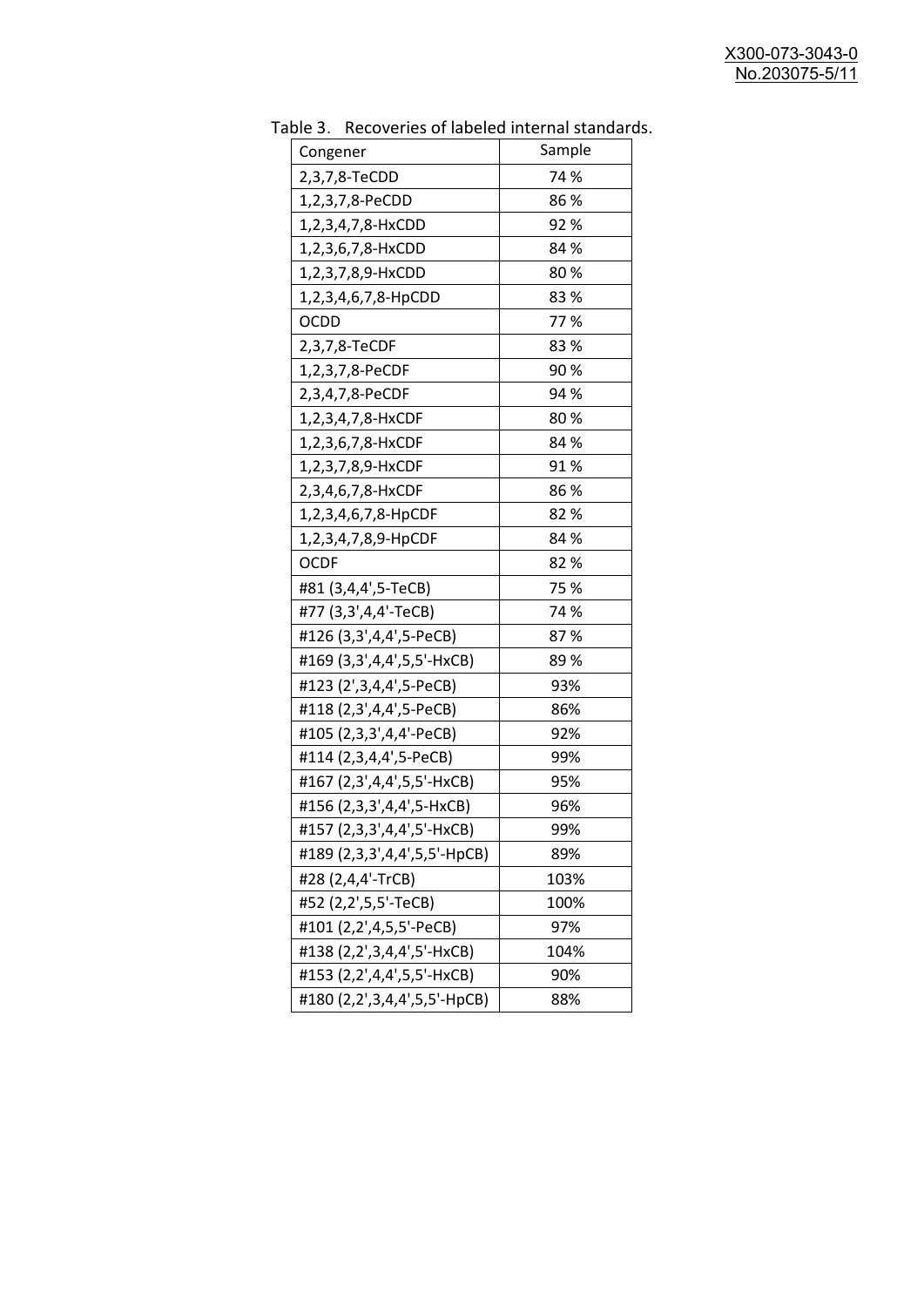



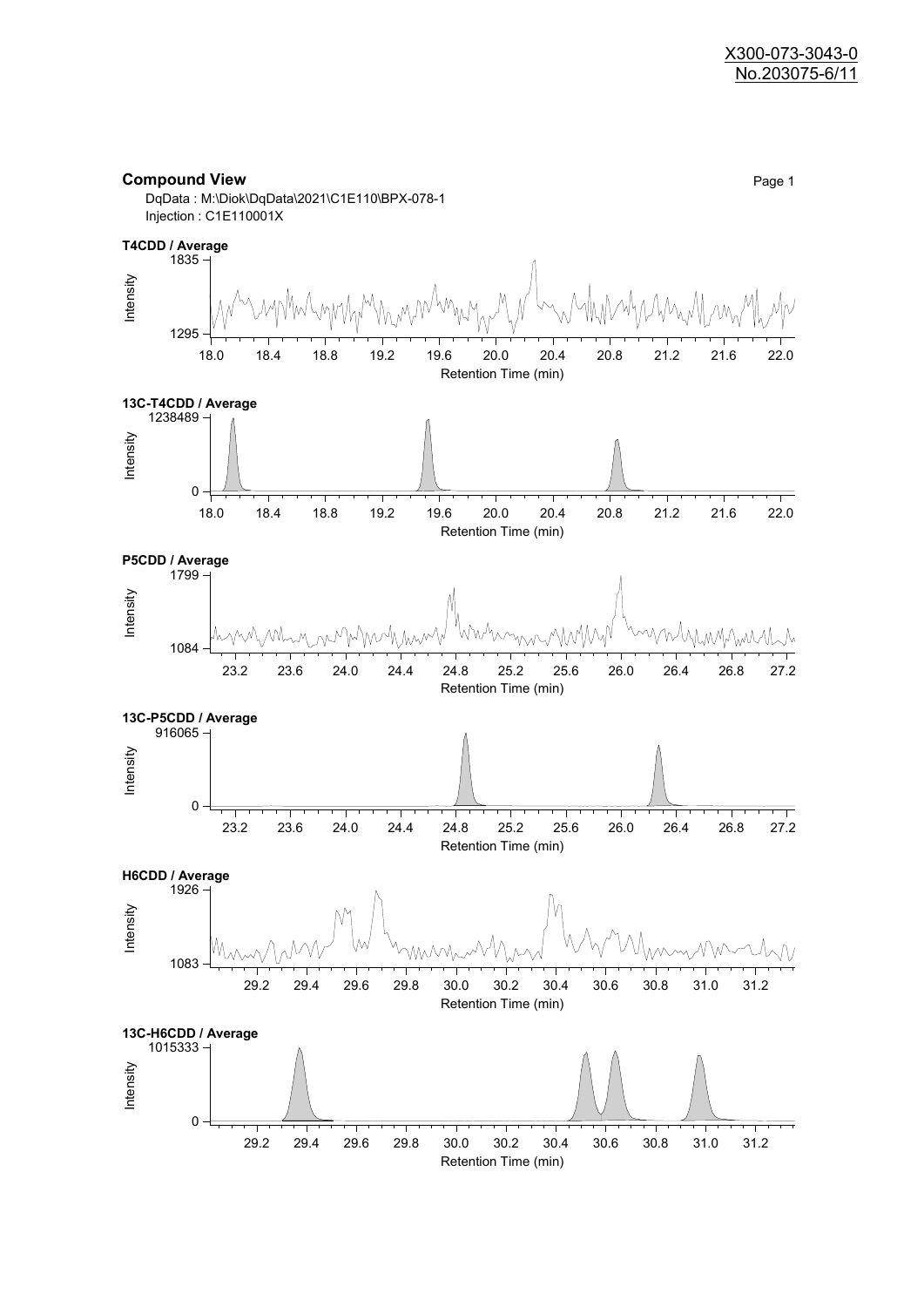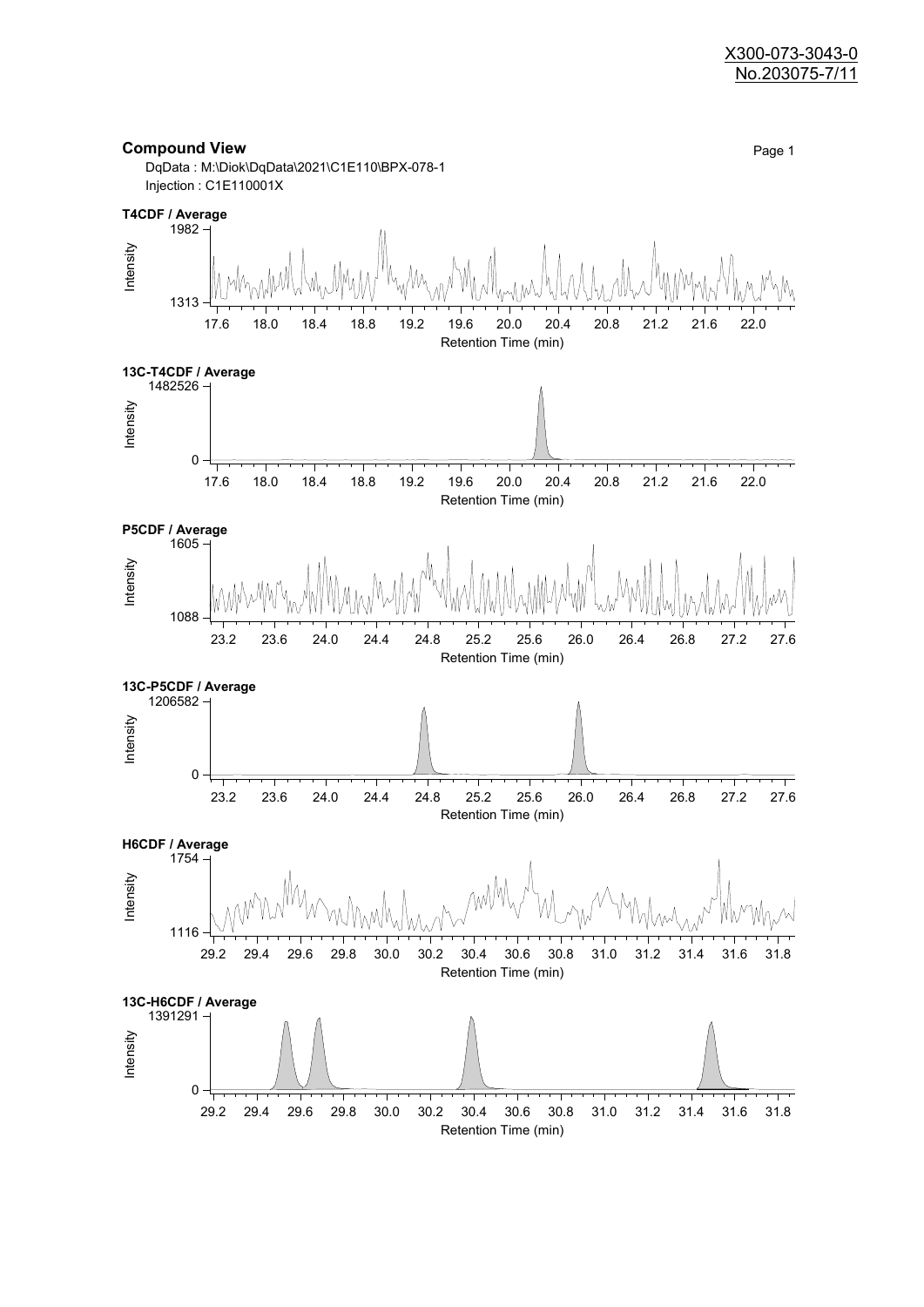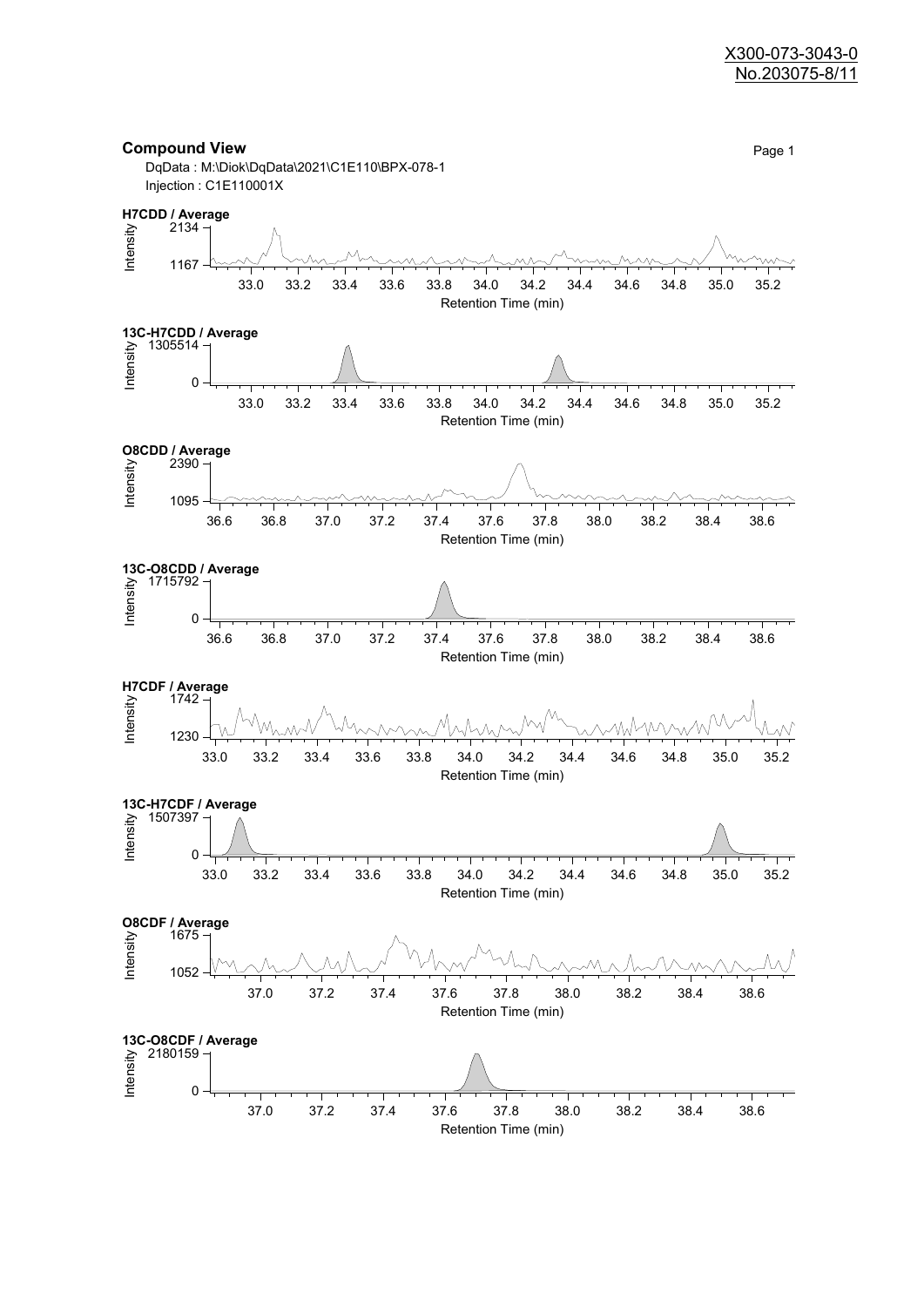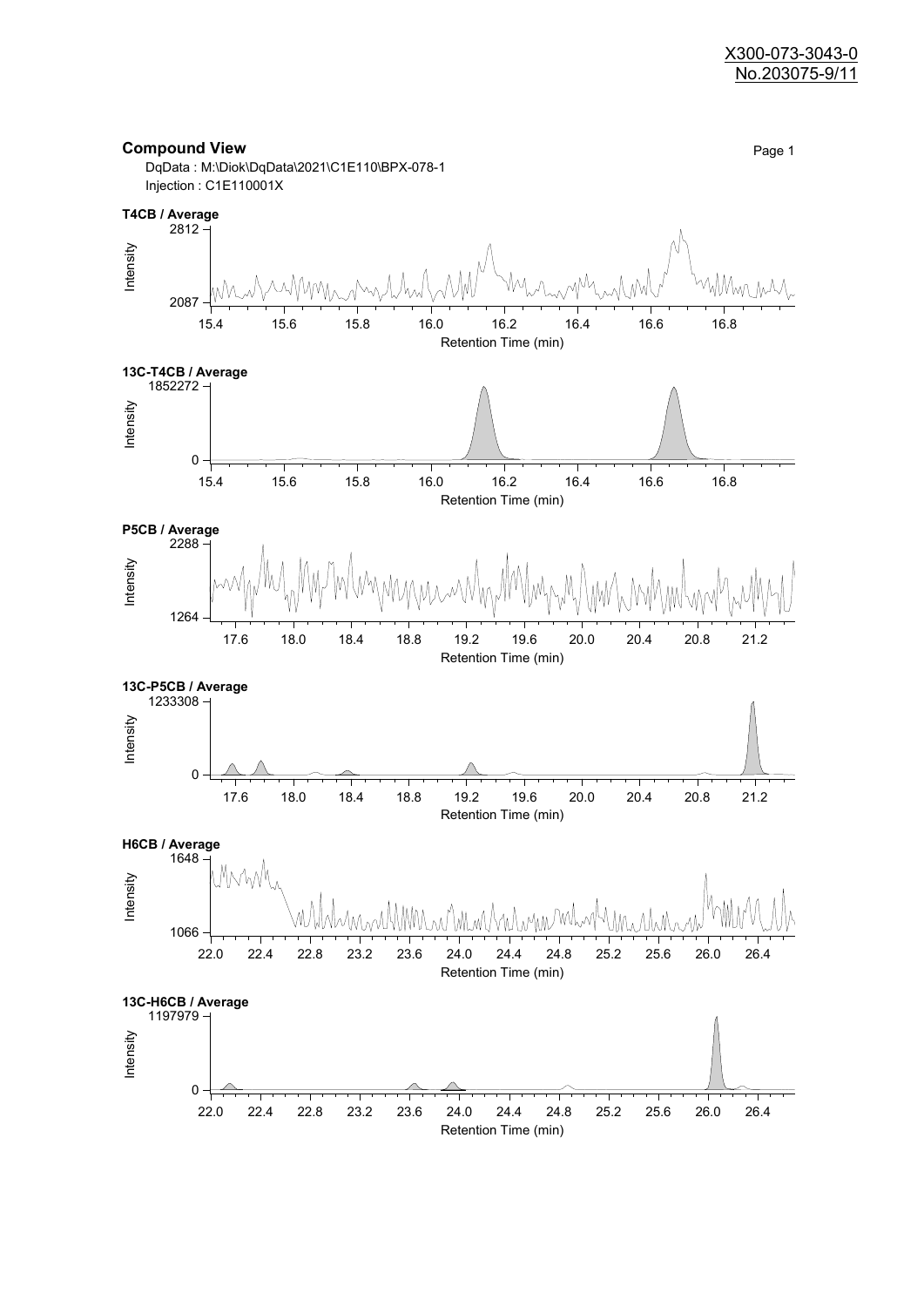